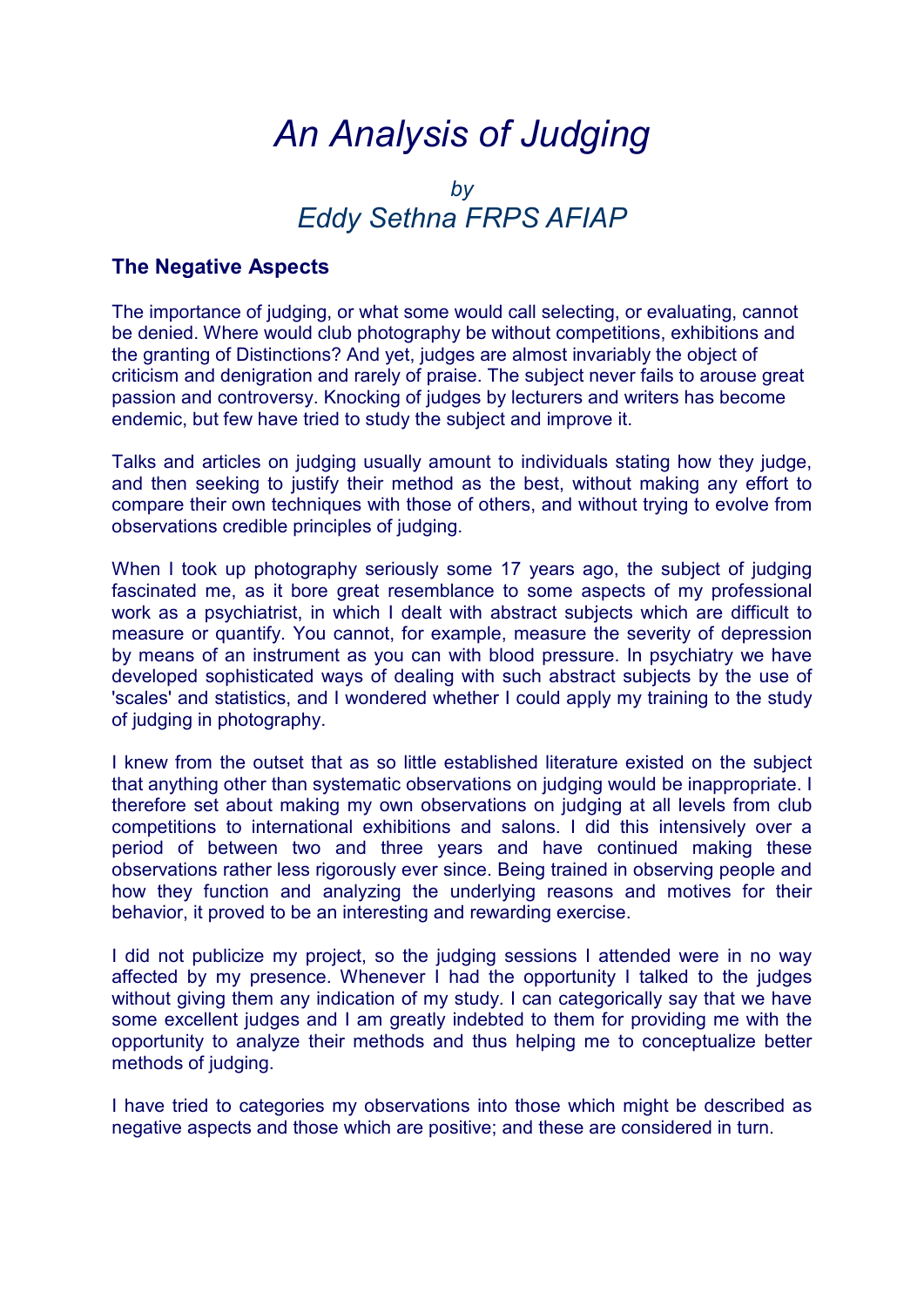I have observed many negative approaches adopted within the judging process, but will restrict my comments to four of the most significant ones.

These are:

- **1 : 'Overvalued ideas'.**
- **2 : Failure to see the picture as a whole.**
- **3 : Critical rather than constructive approach.**

# **4 : Consideration given to effort in getting or making of the picture.**

# **'Overvalued Ideas**'

This term, borrowed from psychiatry, describes well a common failing which arises as a consequence of a judge having an idea which he currently wishes to promote as being very important in picture making. Invariably the idea is valid but when held with great fervour, the judge becomes so preoccupied with it that he neglects all other aspects of the picture.

The best way to illustrate this failing is to state actual examples observed during the study.

1.1 : A judge was of the opinion that obliques (i.e. diagonals) are preferable to verticals and horizontals. He spent most of his time looking for obliques to make his point instead of getting on with the task of judging. This conclusion was justified by the fact that he used the term 'oblique' over 70 times in the session.

1.2 : Importance of background was stressed by another judge who then set about spending most of the time judging the background rather than the subject matter.

1.3 : Importance of a full range of tones from pure black to white in monochrome was stressed by a judge. However good, some prints which conveyed a great deal of mood, or which reflected a misty atmosphere, were rejected for not displaying a full tonal range, even though their feeling would have been destroyed if they fulfilled these criteria.

1.4 : It was the belief of another judge that most pictures should be light at the top and dark at the bottom as that is what normally occurs in natural lighting. Any picture bright at the base was marked down, including a stunning picture of a street scene where contra-jour lighting was reflected by the footpath.

1.5 : More than one judge expressed the view that monochrome is more creative than colour as the world is in colour and it would require some creativity to translate it into black and white. This implied that colour pictures only depicted reality and lacked creativity. This is obviously not true as colours can be, and have been, manipulated for creativity. The judges who have held this view were in fact those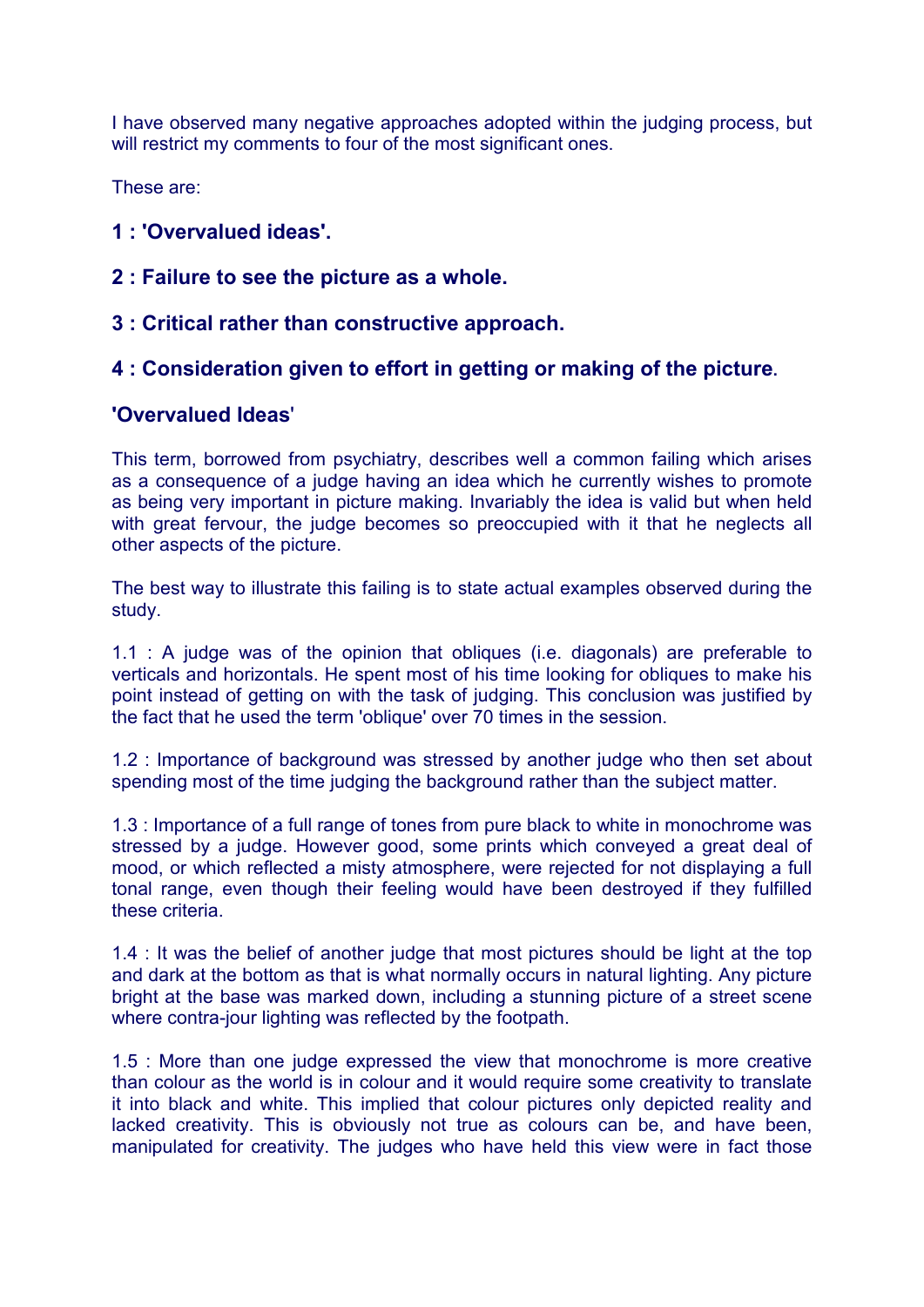who favoured monochrome to colour prints and that showed in their marking and giving of awards.

1.6 : Several judges held the view that unless a picture was 'creative' it was not worth entering. In consequence only a small proportion of the total entry was fully assessed and commented upon. One of those judges gave the top award to a very gimmicky picture to the surprise of the club members. When the judge was asked for his reasons, he remarked: "I am sorry if you cannot understand such a picture."

1.7 : A couple of judges felt that pictures portraying movement by the use of slow shutter speed, should have something sharp within them. However good such pictures were, they were marked down if they did not contain this element. It would be true to say that no such rule is followed by most judges and some famous and well-known pictures of this kind do not satisfy these criteria.

1.8 : Some judges were sticklers for 'print quality' by their own individual criteria. In such cases it meant that they gave little attention to the content of the picture or what it communicates, but only judged the picture on the quality of the printing.

1.9 : Some judges emphasised the importance of presentation, particularly the mounts used for prints. At times it appeared that assessment of presentation superseded that of the picture.

1.10 : In a natural history competition a judge expressed his view that unless a picture is taken in the wild, it is not a natural history picture although no such rule was stipulated by the club. The judge spent an inordinate amount of time guessing which pictures were taken in the wild and which were not (often reaching the wrong conclusion). This concentration prevented him from properly evaluating the pictures for their merit.

1.11 : In another natural history competition the judge stated the view that mammals are neglected by natural history photographers. It was obvious from the outset that photographs of mammals would be treated favourably even though some of the pictures of birds, insects and flowers were better, and that is what happened.

1.12 : Early in a session of judging a judge said that he did not like studio portraits, and he proceeded to pass over several pictures of this kind of subject without judging them at all. Many other judges expressed dislike of a particular subject and openly admitted that it was no use putting such pictures in front of them.

As a psychiatrist I often dislike patients referred to me. It would be inconceivable for me not to deal with them or treat them as fairly as any other patient. Should not the photographic judge be professional enough to assess categories of pictures of which he/she is not fond, and at least compare such pictures with each other?

The above examples demonstrate that however valid an idea may be, if it is 'overvalued' by a judge, then inevitably the judging will be restricted to a single issue and the rest will be neglected. It can also lead to judges making their own rules which are exclusive to them and applied indiscriminately.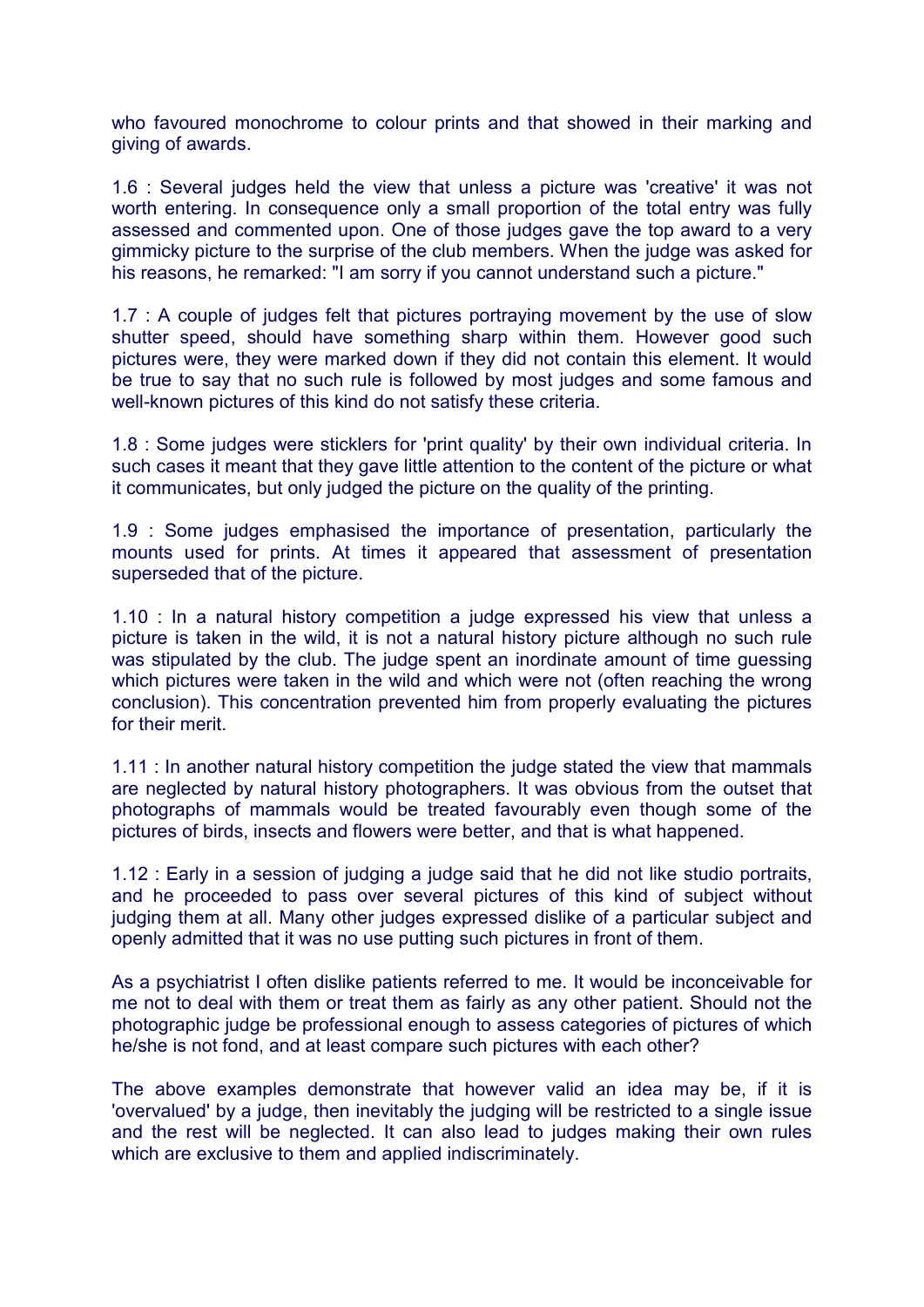# **Failure to see the Whole Image**

A fundamental principle established by Gestalt theory is that "The whole is not the sum of its parts". This is best explained by a couple of examples. When one appreciates the beauty of a building, the architectural qualities it possesses are not there in the individual bricks it is made of. It is only when they are put together as a structure that the whole acquires aesthetic qualities of its own. Similarly, a tune is not just a sequence of notes. When played together they produce a tune, the quality of which is not present in the individual notes. It is invariably the case that the qualities of the whole transcend the attributes of its components.

The same principle should apply to a photograph. When seen as a whole, as an entity in itself, it has qualities which far transcend the parts of which it is made. Regrettably, in photographic judging realisation of this fact is sadly lacking. It appears that some judges look upon pictures as if they are just a collection of areas of different tones or colours. From their comments they seem to dissect the picture and closely scrutinise the different areas rather than respond to the picture as a whole.

So common and widespread is this practice that we have learned to accept it as an established way of judging. How often does one not hear judges comment at great length on 'a bright area on the edge of a picture', or 'the placement of hands in a portrait' ? These comments would be quite acceptable and valid, and useful to the audience for improving their work, but they must not be the main criteria of judging! They can only be secondary comments after the judge has evaluated the picture as a whole. If a picture is an object of art, it is the creation of an artist through which he or she endeavours to communicate; and that is the main and primary thing the judge should look for. That can only be done if the judge sees the picture as a whole, as an entity in itself, and not as a collection of areas of different tones and colours.

There is another way of looking at the same issue which gives it a different slant. In all art forms, certain media are used for the production of a piece of art. In painting it is the canvas, paints and brushes; in music it is either the voice or a musical instrument; and in dance it is the use of the body and dress. But these are just the media which the artist uses to express himself. What the artist conveys could be described as 'the message'. It is obvious that the true value of an artistic work is the message and the medium is no more than the vehicle employed to convey the message.

Photographic judging seems to be too preoccupied with the medium as if a photograph is just a technical exercise rather than an artistic expression. One accepts that possibly the medium in photography is more technical than say in painting and warrants some consideration, but if the medium is wholly or largely what is judged with little attention to the artistic expression then the whole point of judging is missed.

The realisation of this fact first came to me when I saw a lady judge a club competition by placing a strong emphasis on artistic expression in the picture as a whole rather than technical details, precisely as advocated above. When I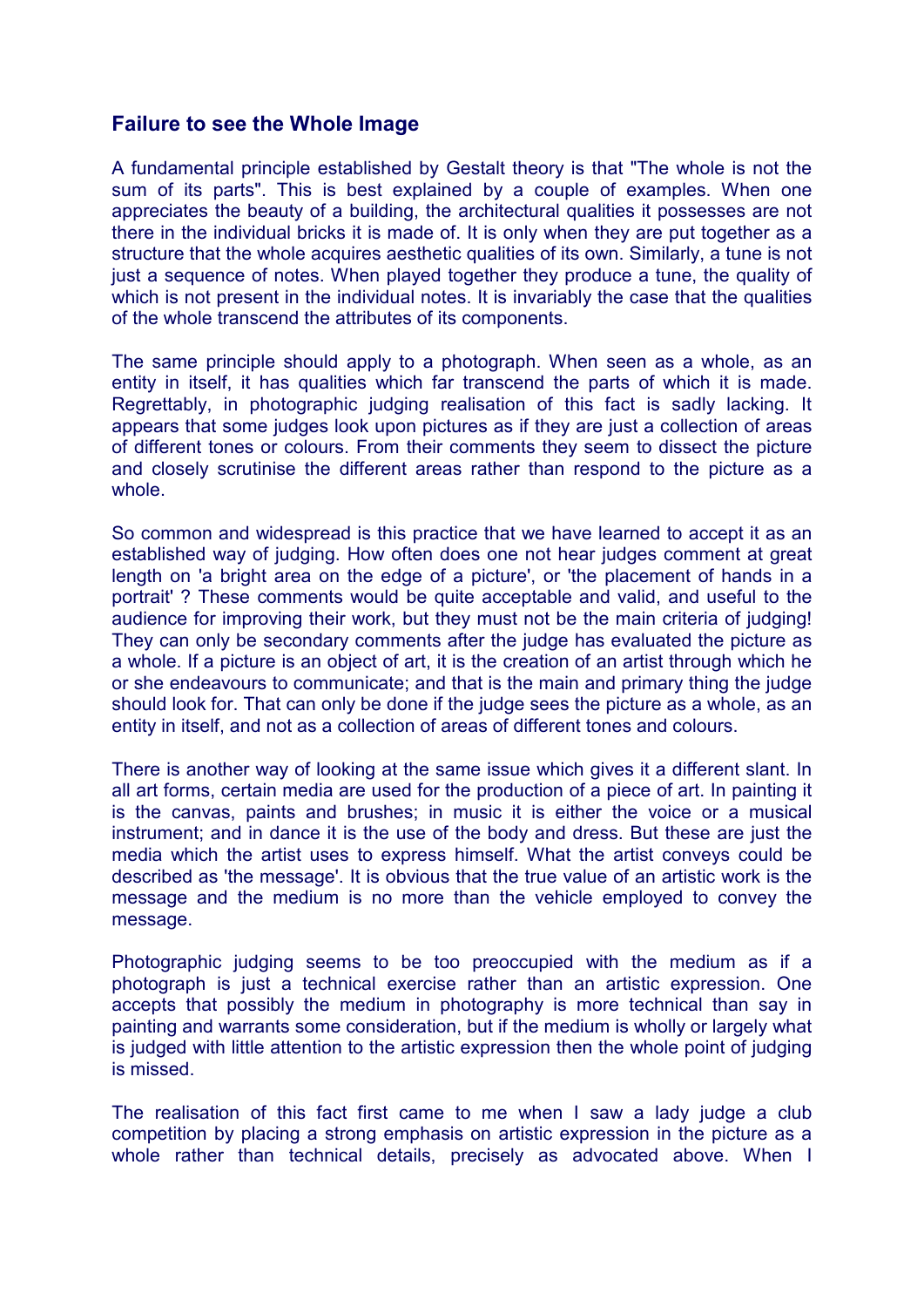complimented her on her method she was rather surprised as she had not realised that her method was different from that of the other judges.

Repeatedly I found that many good judges work intuitively and they never analysed their method or developed a system of judging. Unfortunately, intuitive behaviour is not transferable or capable of further growth by rational thought.

#### **Constructive or Over-critical?**

The modern view of testing in education is to find out what a candidate knows rather than what he does not. If a similar approach is taken in photographic judging, it should be to find out what is good in the picture and not what is wrong. **Many judges work on the premise that judging means finding out what is wrong and the best picture is the one with the least faults.** Comments from such judges can hardly be constructive.

The most important belief in psychology is that people learn, or change their behaviour, only when rewarded; and if that be the case, emphasis must be on identifying good features and on constructive advice on how to overcome shortcomings.

I have been reliably informed that judges in flower arranging all have training before they start judging and are instructed to evaluate the good that they find in the flower arrangements and not what is wrong or make harsh or nasty comments. If a constructive approach is followed there is certainly never any room for nastiness, sarcasm or rudeness.

Even on rare occasions when criticism is warranted, it could be done very politely and in a constructive manner. I am sure that many potentially good photographers have been lost to club photography because of ill-advised comments of judges. Judging should be looked upon as an agreeable exercise where the judge's sole function is appreciation of the work he is asked to evaluate.

At one club I was invited to the work was not only poor but the total entry was so small that I could have finished the session in less than half an hour. I was given permission by the club to show some of my work strictly for the purpose of illustrating the points I was going to make on their pictures and not to make a talk on my work. It proved to be a most enjoyable evening, not only for the club, but for me. The only trouble was that they asked me to do the same thing again the following year.

#### **Effort put into the Picture**

Many judges feel that in their marking they should include the effort on the part of the photographer either in getting the picture or in the making of it. It is hard to justify this approach. If effort put in by the photographer is included in judging, then why not a host of other considerations that would affect the picture-making, such as the equipment a photographer can afford; the amount of travel he can manage; or even his height which might be an advantage to him in taking pictures. It would be best if judging were restricted to what is put in front of the judge and had nothing to do with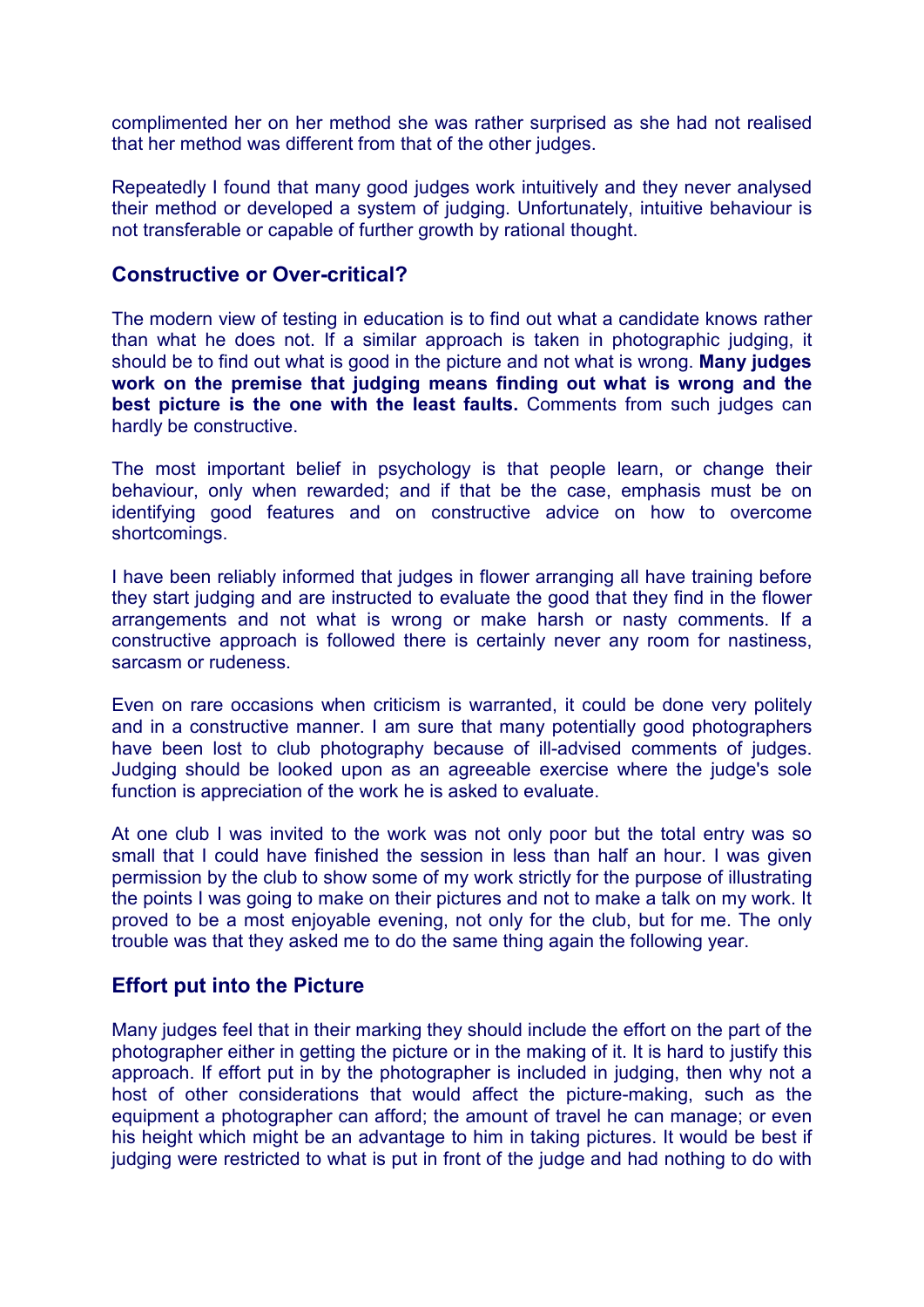how it was made, what effort went into it or what advantages/disadvantages the photographer had.

The more important positive aspect of judging will be dealt with in the second part of this analysis.

# **THE POSITIVE ASPECTS**

In good judging I found that three attributes of the pictures were taken into account:

**A: What the picture communicates - the 'message' - with a weighting of 50- 60%.** 

**B: The content of the picture - the 'medium' - with a weighting of 30-35%.** 

**C : The technical aspects of the picture - with a weighting of 10-15%.** 

### **The Message of the Picture**

Appreciation of all art, including a photograph, is not primarily an intellectual exercise but an emotional one, which may be pleasurable, depressing, moving or frightening. It is the feelings, emotions and mood that a picture conveys which is the core of the 'message' and should form the basis of evaluation of a picture.

Good judging is done more by the heart than the head, with the ability to feel a picture and not just visualise it. It is the buzz and tingle which one experiences on seeing a good picture which is at the heart of judging.

More often than not it is difficult to verbalise feelings and emotions that a picture conveys, and not all judges are blessed with verbal facility. A judge who finds it difficult to express feelings and emotions about a picture should not feel he is alone but rather should realise that almost all people find difficulty in this area. Like all abilities, this one increases with practice and, once acquired, adds so much value to a judge's comments that all should strive to achieve it.

It is neither essential nor important for a judge to find out what the author of the picture was trying to communicate. What matters is what feelings and thoughts it engenders in the viewer - the judge. More often than not a good picture conveys different things to different people and credit should be given to a picture that manages to do that. Ambiguity of a picture could be its greatest charm by providing an image on which viewers can project their own thoughts, feelings and imagination.

Besides the feelings, emotions and mood, there are three other things that a picture may convey. These are:

#### **a: A statement or a story.**

#### **b: An idea or inventiveness.**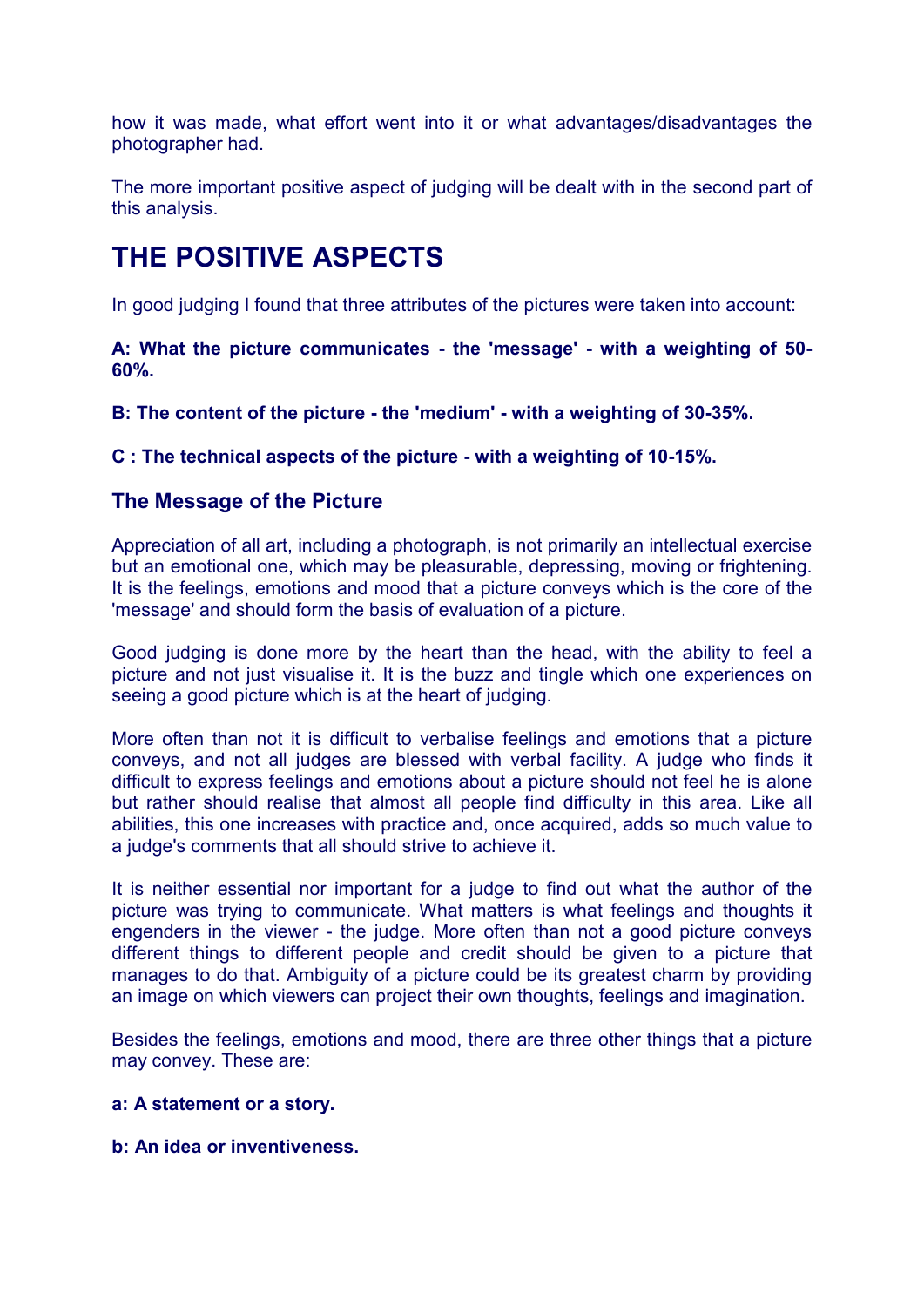#### **c: Interpretation of the beauty or any other quality of the subject.**

A picture may convey a statement or a story as in photojournalism or documentary photography, but again the best pictures in this field are also laden with emotion. Pictures of refugees, such as the Vietnamese boat people, would fail if they did not convey their plight and suffering and this would be true of all forms of documentary photography such as that of social upheaval, war, famine or celebration.

A picture could convey an idea or inventiveness. This would be true of much of what one would call 'creative' photography where the photographer's creative input, whether achieved at the taking stage or by subsequent manipulation, is far more important than the recorded image. This does not imply that photographs must be manipulated to be creative, but rather that they must reflect the personal input of the photographer by providing an image on to which the viewer can project his own thoughts, fantasies and imaginations aroused by the image.

Lastly, the photographer can add meaning to a picture by his ability to interpret the beauty or otherwise of the subject he chooses to photograph. The results are often referred to as pictorial or even record photography. There is a tendency at present that anything that is not considered 'creative' or 'contemporary' has no place in photography. [ Reminder: this article was written in1992, well before the start of the digital era in photography] It would be a mistake to take this extreme view. How often judges say that what is good in a photograph exists in the subject matter and that the photographer only recorded it. This is a very narrow view. Different photographers interpret the same subject differently and some better than others, and good judging requires taking that into account.

To give an analogy. If a musician plays a classical masterpiece one could not say that he only played what was composed by someone else. We give full credit to how he has interpreted the composer's work. Similarly, a good photographer interprets in his own inimitable way the favourite attributes in the subject he photographs.

# **Picture Content and Treatment**

Has the photographer the ability to see what subject lends itself to a good photograph? What appears good to the eye does not necessarily make a good photograph. Different subjects have different degrees of being photogenic. How often does one not see a really good photograph of a subject which many of us would not have dreamt of taking? Even when a subject is quite commonly selected for a photograph, like a portrait or a landscape, it is the choice of the person or the scene which the photographer makes that will determine the success or failure of a picture. Often it is the uniqueness or rarity of the subject which will make it interesting and worthy of high marking.

Equally important to the choice of subject is how it is dealt with and that includes:

#### **\* The choice and control of lighting - one of the most important aspects of picture making.**

**\* What is included in and excluded from the picture.**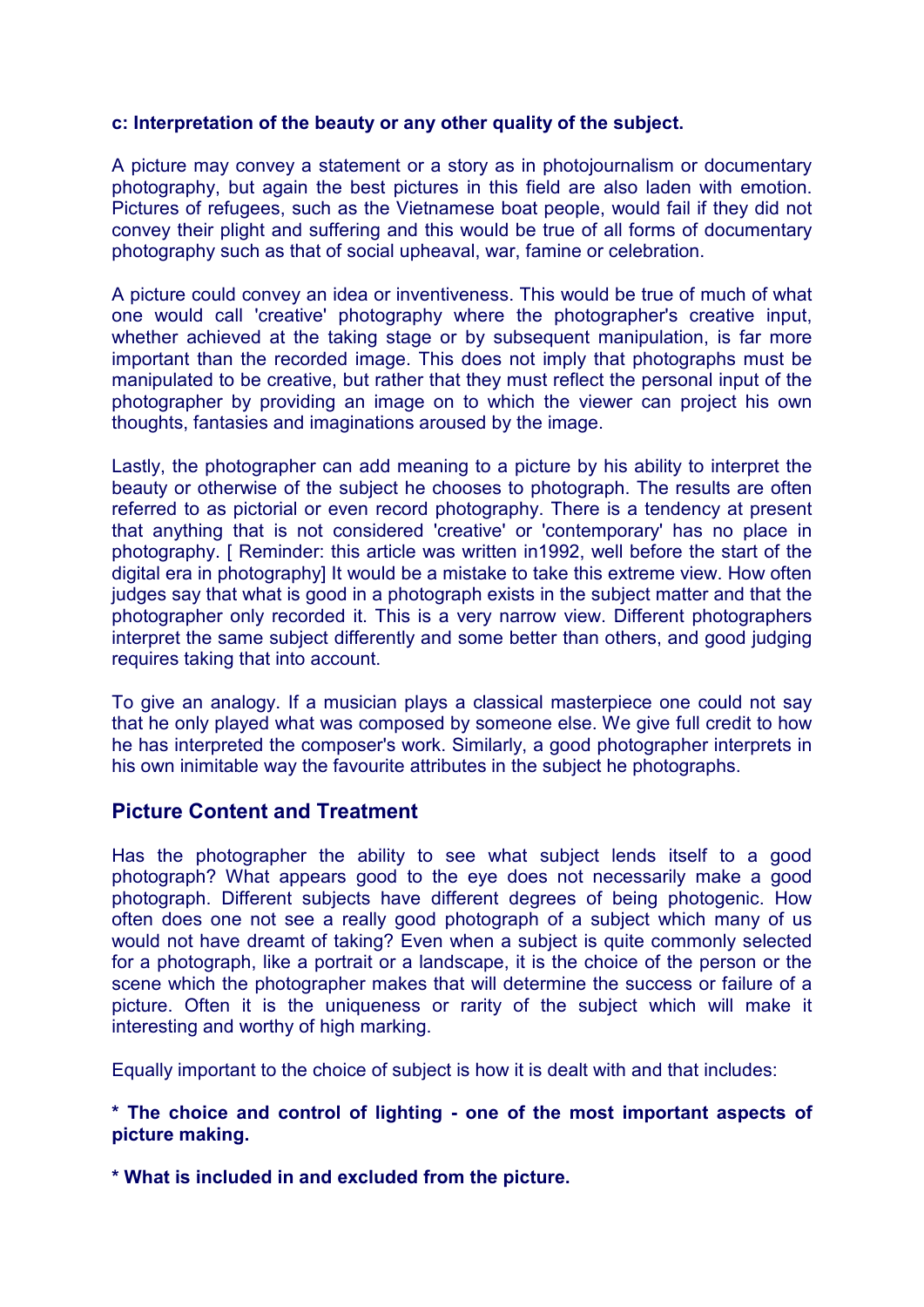**\* The choice of background, setting or environment for the chosen subject.** 

**\* Sharpness or lack of it in the picture as a whole or in different parts of the picture.** 

**\* The interpretation of movement.** 

**\* The juxtaposition of tones and colours.** 

**\* Exploitation of perspective.** 

**\* The critical timing of taking the picture.** 

**\* The arrangements of the different components of the picture - the composition.** 

**\* Exploitation of pattern and texture.** 

**\* The choice of format - horizontal or vertical; and the shape and dimension of the picture.** 

# **Judging Technical Aspects**

The following should be considered in assessing the technical merits of the picture:

**1: Handling of tonal range and colour rendition.** 

**2: Correct exposure.** 

**3: Sharpness of the picture - depending on its appropriateness to the subject.** 

**4: Quality of processing.** 

**5: Retouching.** 

**6: Appropriateness of choice of black & white or colour.** 

#### **7: Presentation of the picture: mounts for prints, cropping of slides.**

It can be argued that technical merit of the picture should be a prerequisite to assessment of artistic qualities which has been so strongly emphasised up to this point. In a sense this is true but in reality it does not present difficulties.

Technical ability is acquired far more easily than aesthetic. In consequence it shows that those capable of great artistic expression are rarely lacking in technical ability. What is more often seen is that those lacking in technical ability are also unable to excel in artistic interpretation. It is only in exceptional cases that an outstandingly good picture artistically has to be rejected because of very poor technical execution.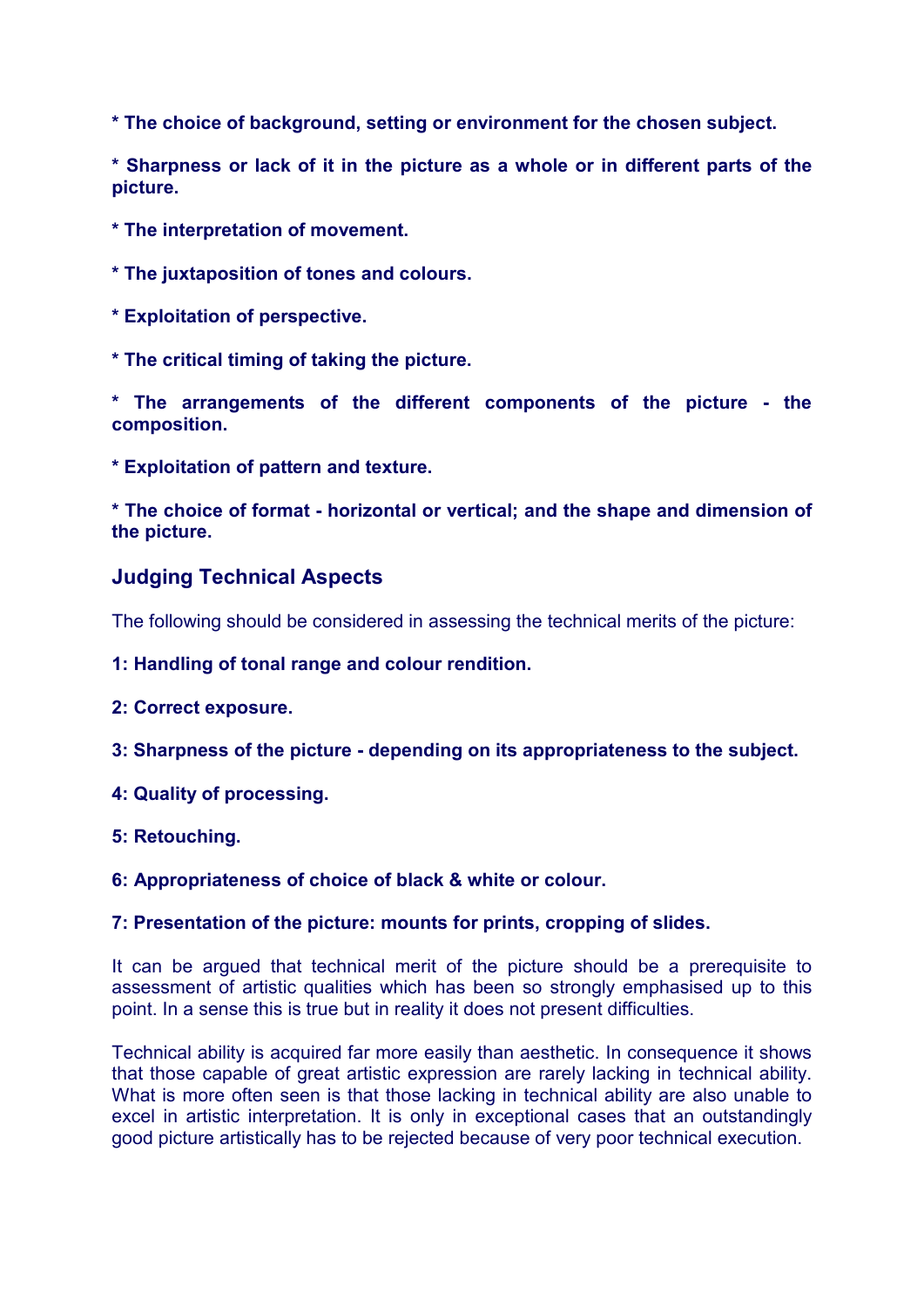A weighting of the three main areas of judging has been suggested at the beginning of this discussion; and in most cases that would be appropriate. However, good judging does require some flexibility in the weighting. If a picture reveals an exceptionally high standard in one of the three paramount features, it would be entirely appropriate to modify the weighting in recognition.

A photograph which by its very nature did not have a strong emotional message but presents a superb example of timing in taking the picture would certainly deserve an extra weighting in b) and c).

# **Conclusion**

Although I have stressed the three paramount criteria by which a picture ought to be properly judged, this by no means implies that there should be rules for what judges should like or dislike. Judging is, and always will remain, a subjective exercise. This is why we have three or more judges in major exhibitions and salons so that different tastes and interests are fully represented.

However, what is suggested is the need for agreement on what judges should take into consideration when judging and the three prime parameters described should form the basis for it.

A good example of what matters in judging exists in ice skating as we so often see on television. Judges are asked to mark on 'technical merit' and 'artistic interpretation'. If, as in photography, judges were allowed to mark on any aspect of ice skating they considered important, then it is quite possible that one judge who believed in the choice of music as the most important thing would mark wholly or largely on the music chosen. Any judge who considers the choice of dress by the skaters as most important will mark more on this entirely different issue.

Such absurdities abound in photographic judging. Marking is assessed according to rules made by the individual judge, entirely personal and exclusive to him/her; or marking is based on the judge's current fads, prejudices and overvalued ideas.

Given a consensus on what should count in marking and weighting it would help entrants to know what was expected of them and the results would be more consistent and fairer.

# **Other Issues in Judging**

There are a few remaining issues that need to be considered. These are:

#### **1: How should judges decide major awards?**

A major problem can arise in major exhibitions and salons where the total entries run into thousands. If it is an open exhibition covering every kind of subject and type of photography, it would appear to be very difficult, if not impossible, to pick one image as the best of the lot.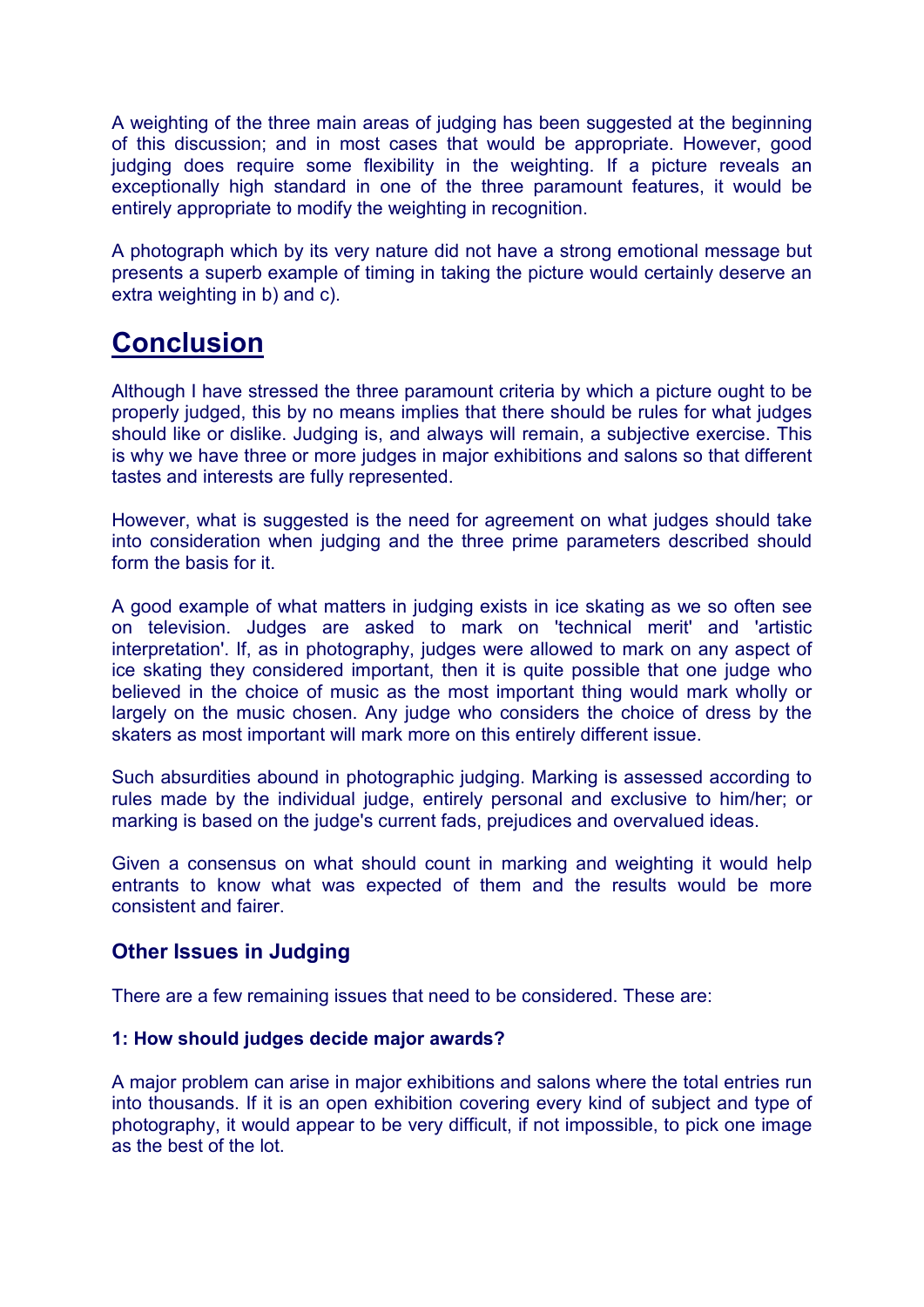If the judges pick a landscape, there will be a score of other landscape pictures which could be considered as equally good; and viewers might ask why choose a landscape when there are dozens of equally good pictures on other subjects.

I have found that, to overcome this dilemma, judges on occasions choose a totally 'way out' image for the top award which more often than not does not represent the total entry nor does it possess the highest artistic merit. The lame excuse made by judges tends to be that it is we, the viewers, who are incapable of understanding the image of their choice. This just will not do. In my opinion it is the most arrogant statement that one could make.

I believe that judges sometimes feel that they will be judged by the awards they give and on some occasions, to appear 'with it', they choose a 'way out' or an outrageous image for an award. However, it must be said that it is a formidable, if not impossible, task to choose one image as the best from an entry of thousands.

The solution may well be to give the top award to the most successful entrant rather than the so-called best picture. This can be done by giving an award to the entrant who has the highest total score from the customary four prints or slides entered by that person. It is more than likely that the highest total score is shared by several entrants. In that case, the judges would see each of these entrants' set of four pictures together and decide which set is the best. In practice this is much easier than picking just one image.

This will also remedy the top award going to a picture which may have been produced by chance or fluke. The principles of giving awards should be based on rewarding the most competent and artistic photographer rather than the picture.

#### **2: Should print workers only be chosen as judges for prints and slide workers for slides?**

Theoretically it should make no difference as a good judge can appreciate and evaluate a good picture whether it be a print or a slide. But, having said that, photography is relatively more technical than other art forms, and it might be preferable, though not essential, to have a judge who does the type of work he is asked to judge.

Quite often judges who have never done print work make comments which show their lack of knowledge in that medium and that greatly diminishes the judge's credibility.

#### **3: Should judges be practising photographers and should they also be current exhibitors?**

If we wish to improve the standard of judging, it would be best if such conditions were stipulated. If judges who are not practising photographers and current exhibitors continue to act as judges for years to come, they might adopt outdated ideas when photography has moved on since they were exhibitors. I would think that many judges would not agree with this view, and that has been impressed upon me on many occasions. But my observations certainly support my contentions.